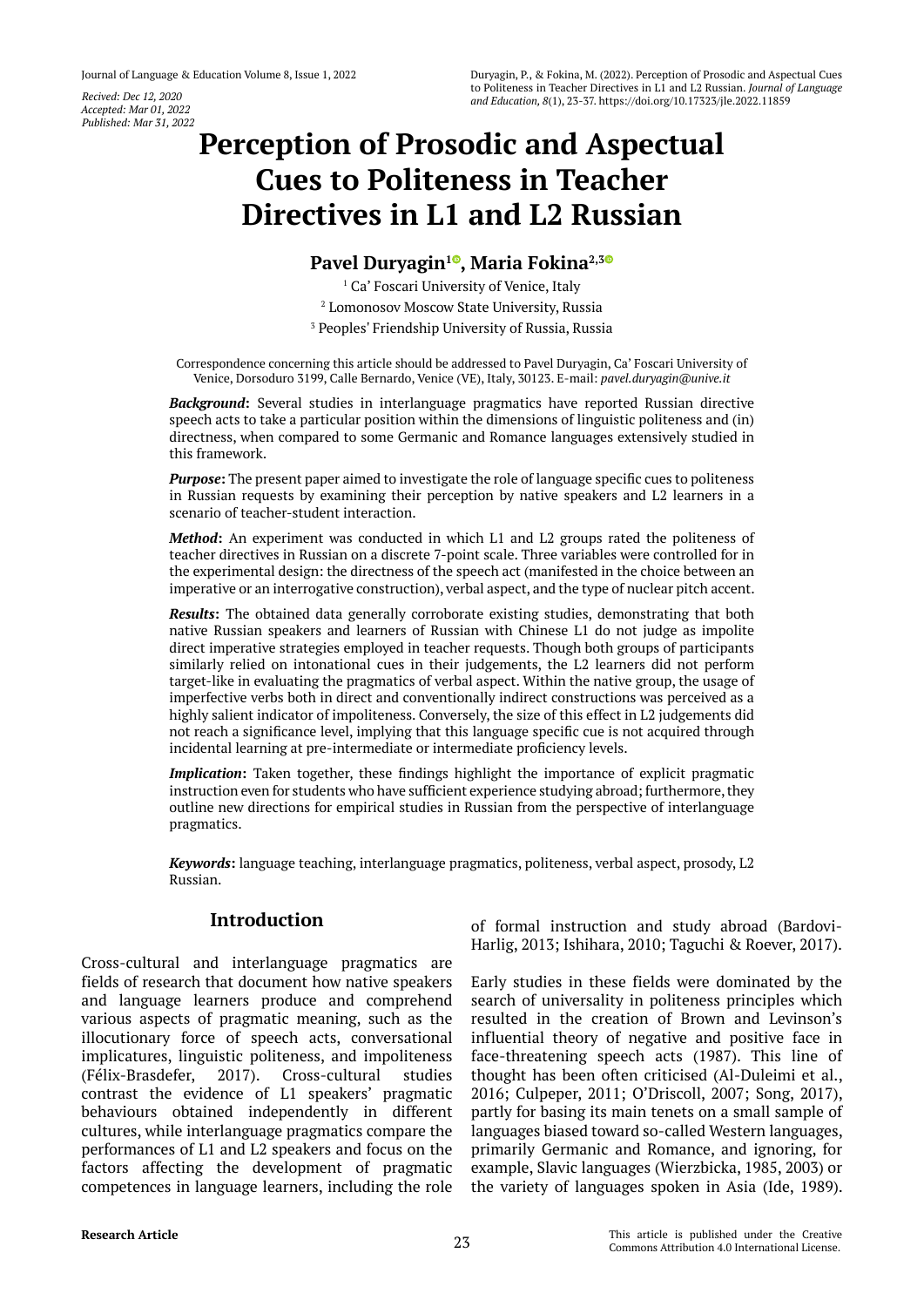However, the scope of studies in pragmatics has widened significantly over recent decades, as typologically different languages are increasingly being investigated; see, for example, a detailed review of pragmatic studies in Eastern languages in (Chen, 2010) and successful application of Brown and Levinson's theory in several recent case studies (Chen et al., 2013; Dickey, 2016; Kiyama et al., 2012). We aim to continue this trend by examining evidence from Russian, a language that is relatively understudied within the mainstream framework of cross-cultural and interlanguage pragmatics.

As with other languages, the most widely researched topic of pragmatic studies that examine Russian is *the speech act of request* that belongs to the category of directives in Searle's (1975) taxonomy. Research has revealed that, on the one hand, L1 Russian shares with extensively studied languages various mitigation strategies, including internal and external pragmatic modifiers (Formanovskaya, 1984; Grigoriev & Rubtsova, 2021; Iliadi & Larina, 2017; Larina, 2009; McCarthy, 2018; Ogiermann & Bella, 2020). On the other hand, a considerable amount of descriptive literature regarding linguistic politeness discusses the evidence of non-universal, specific linguistic cues for politeness utilised by L1 speakers of Russian (and, in some cases, other Slavic languages). However, knowledge about the actual usage and perception of these language specific features in L1 is largely based on researchers' intuitions and requires empirical testing; moreover, little evidence is available regarding their acquisition in L2. In the present paper, we experimentally examine common notions concerning three specific cues for politeness in Russian directive speech acts; namely, the neutral status of direct imperative constructions, the pragmatic markedness of imperfective verbal aspect, and the degree of politeness conveyed by two phonologically distinct combinations of accents.

One intriguing feature of Russian directive speech acts outlined in the literature is their position according to the notions of politeness and directness. Since Blum-Kulka's seminal work (1987), empirical research has demonstrated that these two dimensions are orthogonal, independent in nature (Félix-Brasdefer, 2006; Grainger & Mills, 2016; Haugh, 2015; Ruytenbeek, 2020; Yu, 2011). That is, while some conventionally indirect strategies can be perceived as polite, this does not necessarily stand for the most indirect strategies, such as hints. In fact, several studies argue that, contrary to English, a successful polite request in Russian does not require conventionally indirect strategies (e. g., Bezyaeva, 2002; Dong, 2009; Larina, 2009; Leech & Larina, 2014; Mills, 1992, 1993; Rathmayr, 1994; Wierzbicka, 2010; Zemskaya, 1997). Moreover, some of the studies

assume that the imperative is a 'prototypical means of expressing request in Russian' (Kotorova, 2015). Several papers report empirical data partially supporting this claim. Ogiermann (2009) reveals that the data elicited via a written discourse completion task from native speakers of English, German, Polish, and Russian indicate that Russian speakers demonstrate the highest preference for imperative requests (35 of 100 participants utilised imperative constructions in the context of 'asking a fellow student for lecture notes'). Ogiermann's data do not support the claim that interrogative requests in informal conversation are marginal or not preferred; however, the opposite result is revealed in Betsch's corpus study (2003). A more recent follow-up experiment (Ogiermann & Bella, 2020) that focussed primarily on the request perspective in various L1 and L2 conditions reveals that Russian speakers can adapt their request strategies in L2 English, more frequently opting for interrogatives and a speaker-oriented perspective than in their L1.

Existing studies on the choice of direct or indirect strategies in L2 Russian almost exclusively investigate the interlanguage of American learners. Mills (1993) reports that the data elicited from learners of Russian demonstrates that they were generally able to acquire target language request strategies, but only to a moderate degree, e.g., American learners of Russian utilised imperative verbs but only if 'framed by excessive efforts to justify the request'. Owen (2001) analyses requests from oral proficiency interviews by L2 Russian learners but does not find significant differences between native and non-native speakers' usage of direct strategies, as both groups employed them rarely. However, the usage of direct strategies was observed only in requests produced by the students tested after a term of study in Russia, while learners without the experience of language learning abroad avoided direct requests completely. Similarly, Krulatz (2015) reports only a small number of imperative constructions in email requests produced by native and non-native speakers of Russian. Finally, a study of requests for favour elicited through roleplay in (Dubinina & Malamud, 2017) demonstrates that both native and heritage speakers of Russian predominantly relied on indirect strategies and interrogatives in formal and informal requests. Only a small number of imperative requests was attested, and these were exclusively in native speakers' data. The tendency to avoid direct strategies as demonstrated by heritage speakers is interpreted by the authors as a possible case of pragmatic transfer from English. Overall, the interlanguage studies indicate a lack of explicit pragmatic instruction concerning the usage of direct request strategies as well as a non-target-like performance from learners with English L1 even at advanced levels. According to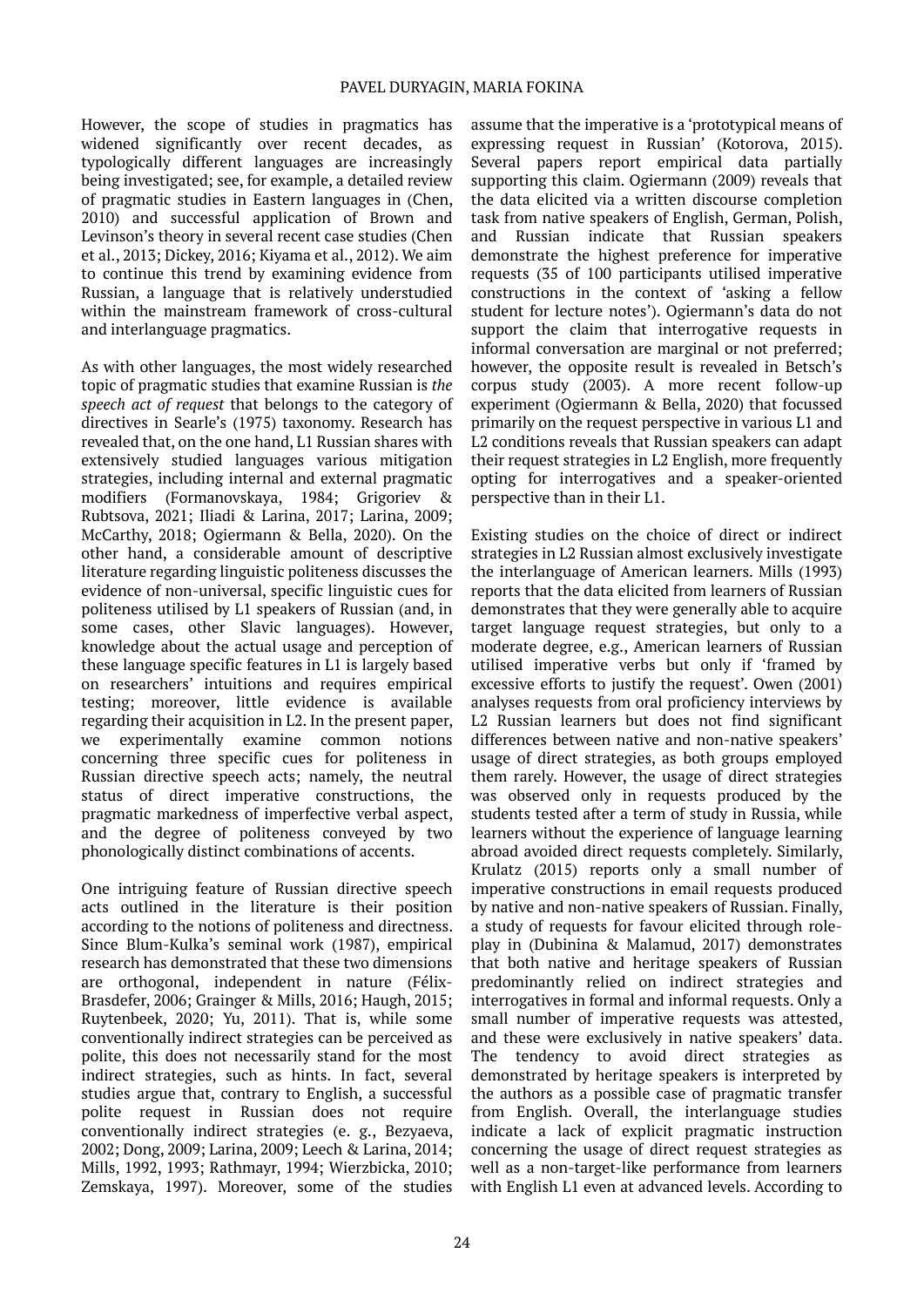metalinguistic interviews, the learners themselves may be aware of this problem (Frank, 2010, pp. 85– 86).

Though the notion of pragmatic neutrality (but not the frequent usage) of direct requests in Russian is generally accepted, this feature alone does not capture the complex picture of pragmatics in imperative mood. The pragmatic meaning of this form in Russian is further enriched by the opposition between two aspectual options: perfective and imperfective verbs. The complexity of pragmatic consequences for the choice of aspect in the Russian imperative (foremost of which are the issues regarding perceived linguistic politeness) has been a recurring topic in literature (Benacchio, 2002; Khrakovskiy, 1988; Lehmann, 1989; Paducheva, 2010; Tyurikova, 2008; Zorikhina-Nilsson, 2012). Researchers have reached a general consensus that in non-negated imperatives of terminative verbs, the perfective aspect is utilised when the action is mentioned for the first time and is seen as new or unexpected for the listener. The imperfective imperative, however, is seen as a form expressing an action that has already been introduced into the context and is self-evident both for the speaker and the listener (Wiemer, 2008). From these differences, a salient pragmatic meaning is derived: while the perfective imperative in Russian is 'the most natural and frequent form' that 'sounds more formal' (Benacchio, 2019), the imperfective counterpart 'does not mitigate, but rather emphasises the impoliteness of the utterance' (ibid.).

The most comprehensive explanatory approach to the pragmatics of aspectual opposition in Russian imperatives is posited by Benacchio (2002). Her proposal is based on Brown and Levinson's theory of negative and positive face (1987). Benacchio treats the choice of the perfective imperative as a form of negative politeness strategy (the apparent avoidance of interfering with the hearer's freedom of action), while the usage of the imperfective aspect is seen as a positive politeness strategy (oriented toward the positive self-image that the hearer personally claims and treating the hearer as a person whose wants are being respected). Consequently, the usage of positive politeness strategy in an inappropriate situation can provoke the effect of perceived impoliteness (Benacchio, 2002). Benacchio's interpretation of communicative strategies in the Russian imperative can further be applied not only to requests, but also to other speech acts, such as permissions, invitations, and wishes.

An important note for the present study is that the choice of aspect in the Russian imperative constitutes an obligatory part of explicit instruction in the practice of teaching L2 Russian and Russian as a foreign language. Educational standards for language certificationlist this topic as obligatory at TORFL-2 level (Test of Russian as a Foreign Language; the second level is equivalent to the B2 level of the Common European Framework of Reference for Languages). However, both the notions of aspect and imperative are separately introduced to learners of Russian at earlier levels of proficiency, starting with A2. Only one empirical study to date has investigated the acquisition of aspect in the imperative mood from the perspective of interlanguage pragmatics. Tsylina (2016) studied the appropriateness judgements of the perfective and imperfective imperatives made by L2 learners and heritage speakers of Russian of comparable proficiency as well as by a control group of native speakers. Her data reveal that in nonnegated imperative contexts, the judgements of heritage speakers were generally closer to native than those of L2 learners. As for the aspectual differences, L2 learners' judgements were less target-like in the imperfective condition. Additionally, the group of L2 learners rarely evaluated contexts as enabling both aspectual options as equally acceptable.

The majority of theoretical approaches to pragmatic meaning in the Russian imperative intentionally abstain from considering the role of prosody. However, since the creation of Bryzgunova's influential model of Russian intonation (Bryzgunova, 1980), both academic and instructional literature on the subject have consistently noted two distinct tunes that mark directive speech acts that contain imperatives. In Bryzgunova's model, these prosodic contours are referred to as IK-2 and IK-3 (IK being the abbreviation for *intonational construction*, while 2 and 3 are the index numbers of these tunes in the list of seven Russian tunes that are formally distinguished in the model). To make the present analysis more compatible with the mainstream framework of intonational phonology—the autosegmental metrical model (Beckman & Pierrehumbert, 1986)—we further refer to the two constructions utilising a more transparent autosegmental notation that generally follows the proposals posited by Igarashi (2006) and Rathcke  $(2017).<sup>1</sup>$  Namely, we analyse IK-2 as a combination of the nuclear pitch accent  $H^*+L$  and the edge tone  $L\%$ ; additionally, we analyse IK-3 as a combination of the

 $1$  See the cited papers for the details regarding the phonetic differences and the justification of these labels. It should be noted, however, that these studies discuss the distinction between IK-2 and IK-3 in interrogatives (wh-questions and yes-no questions, respectively) rather than requests. In the present study, we accept Bryzgunova's assumption that the two tunes that mark the imperative in Russian are the same phonological entities as those utilised in interrogatives.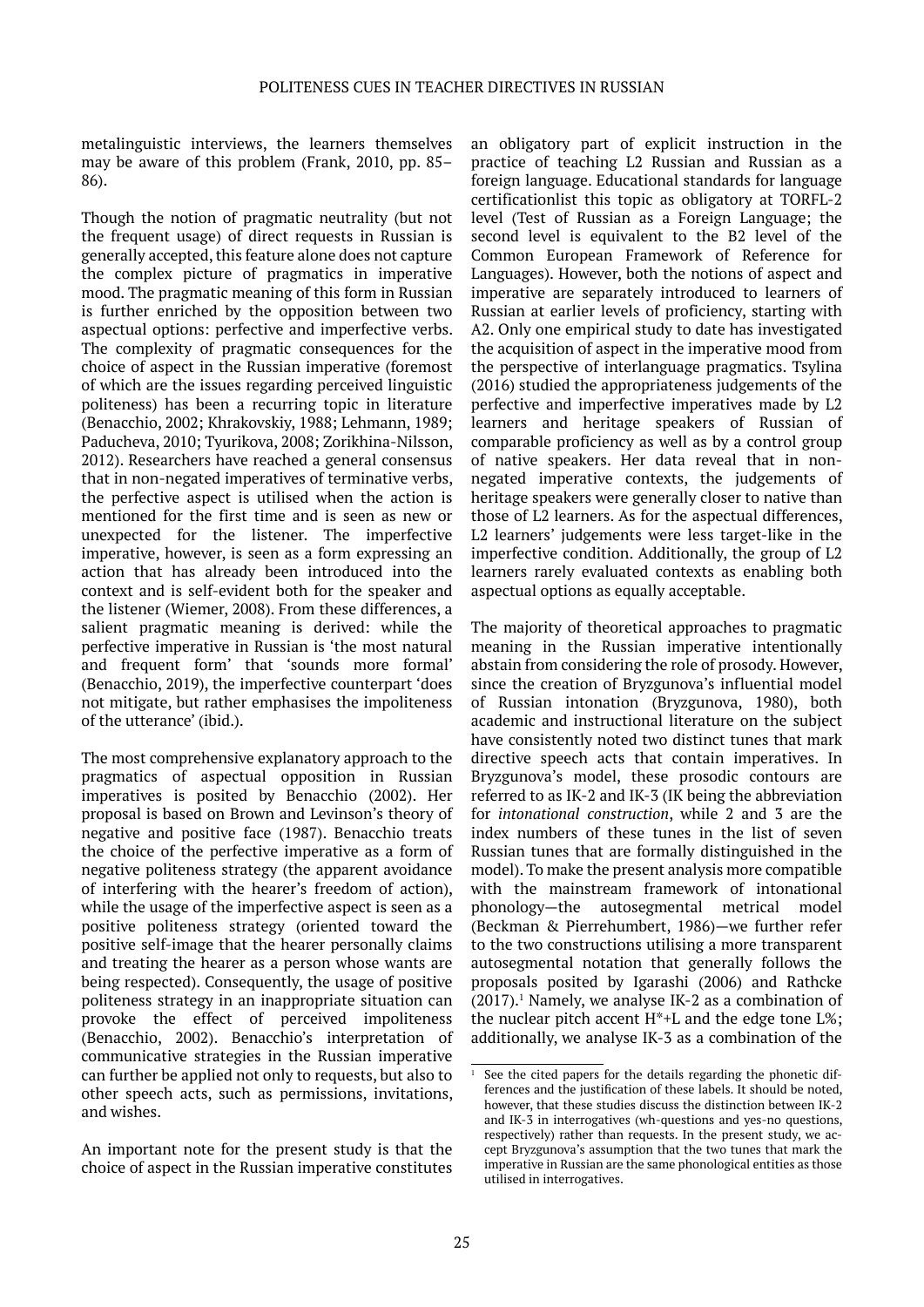nuclear pitch accent L\*+H and the edge tone L%.

Considering the pragmatic meaning of these tunes in the Russian imperative, Bryzgunova (1980) argues that IK-2 (H\*+L L%) expresses a categorical request or demand, while IK-3 (L\*+H L%, with the nuclear accent obligatorily associated with the verb) is utilised to convey a request that she characterises as softened, mitigated, and polite. The researcher emphasises, however, that the usage of this pragmatic cue is limited to the verbs with the meaning 'to do something for somebody' (Bryzgunova, 1973, p. 46). This notion has persisted for decades in academic descriptions of Russian intonation without any modifications. Additionally, Bryzgunova's model is widely utilised in teaching Russian as L2; therefore, various educational books and practical phonetics courses contain this piece of pragmatic instruction, including learning books by Mukhanov, Barkhudarova and Pankov, and Odintsova<sup>2</sup> . Importantly for the present study, these sources contain only perfective imperatives as examples of polite requests.

Similarly to the aspectual opposition, the choice of an interrogative tune in mitigated imperative requests in Russian can be analysed from the perspective of Brown and Levinson's politeness theory. The most straightforward interpretation for the usage of  $L^*$ +H L% is the speaker's decision to redress the hearer's negative face by combining direct grammar with a conventionally indirect yes-no question prosody (cf. the tag questions that often accompany imperatives in English: *Open the door, will you?*). Through this compromise, the speaker undertakes a partially negative politeness strategy. Consequently, the speaker avoids interfering with addressee's freedom of action but still unambiguously delivers the intention. However, despite frequent mentions of this pragmatic strategy in literature, no empirical data exist on how often it is utilised by speakers of Russian in authentic contexts or whether this form of mitigation is salient in native perception. The present paper aims to address the second question as well as investigate whether the adherence to this strategy is perceived by L2 learners.

To investigate the L2 perception of these markers of politeness in Russian directives, a group of Chinese

learners of Russian were tested. Like Russian, Mandarin Chinese3 was initially characterised in cross-cultural pragmatics as a language that exhibits a strong preference for direct imperative requests (Gao, 1999; Lee-Wong, 1994). However, the majority of subsequent studies report opposite findings and indicate that conventionally indirect strategies, which are primarily query preparatory, are in fact predominant in requests in various Chinese dialects (Dong, 2009; Lee, 2005; Lin, 2009; Ren, 2019; Rue & Zhang, 2008; Zhang, 1995). The experimental data reported in Fernández, Xu, Wang, and Gu's (2019) study are particularly relevant for the present work, as they illustrate that native Mandarin speakers equally rate the politeness in interrogative and imperative directive speech acts. Overall, the existing descriptions of requests in Russian and Chinese have a striking similarity: in both languages, direct imperative requests are demonstrated to be a socially acceptable, pragmatically unmarked strategy, although they are contextually determined and not frequently utilised. We add that contextual parameters, such as social distance between interlocutors and the level of imposition, are claimed to significantly affect the choice of pragmatic strategies in both languages.

Internal pragmatic modifiers utilised to soften the imposition in Chinese imperative constructions include terms of address, attention-getters, lexical politeness markers, verb reduplications, and understaters (Dong, 2009; Li, 2014; Ren, 2019). However, it is safe to say that none of these features correspond directly to the Russian aspectual marker. Similar assumptions can be made with respect to the prosodic marking of politeness that is attested in Russian imperative constructions. As indicated previously, the Russian accentual distinction between the polite request and the impolite demand is presumably manifested in the choice of nuclear pitch accents, which means that meaningful variations of pitch are expressed within prominent syllables. In Chinese, however, pitch variation is reserved for distinguishing lexical meaning and prosodic boundaries but is not normally utilised to convey pragmatic meaning (Peng et al., 2005). Existing research on pragmatic prosodic cues in Chinese (Fan & Gu, 2016; Gu et al., 2011) proves that politeness is

<sup>2</sup> Mukhanov, I. L. (2006). Intonatsiya v praktike russkoy dialogicheskoy rechi [Intonation in practice of Russian dialogue] (4th ed.), p. 158. Russkiy yazyk. Kursy. Barkhudarova, E. L., & Pankov, F. I. (2008). Po-russki – s khoroshim proiznosheniyem: Prakticheskiy kurs russkoy zvuchashchey rechi [In Russian – with good pronunciation. A practical course in Russian phonetics], p. 70. Russkiy yazyk. Kursy. Odintsova, I. V. (2018). Zvuki. Ritmika. Intonatsiya: Uchebnoye posobiye [Sounds. Rhythmics. Intonation: A study book] (7th ed.), pp. 189–191. Flinta. Nauka.

<sup>3</sup> We follow Ren (2019)whereas limited research has investigated Chinese, particularly over extended periods of stay. This study cross-sectionally explores the effect of SA on learners' L2 Chinese requests, with a focus on long SA durations. Data were collected through six role plays from 40 learners in China, who were classified into three groups according to their length of stay (LoS in this paper by operationalising the term Chinese as 'Mandarin Chinese and its speakers in Mainland China', if not indicated otherwise. This choice is determined by the demographics of the L2 learners who participated in our experiment.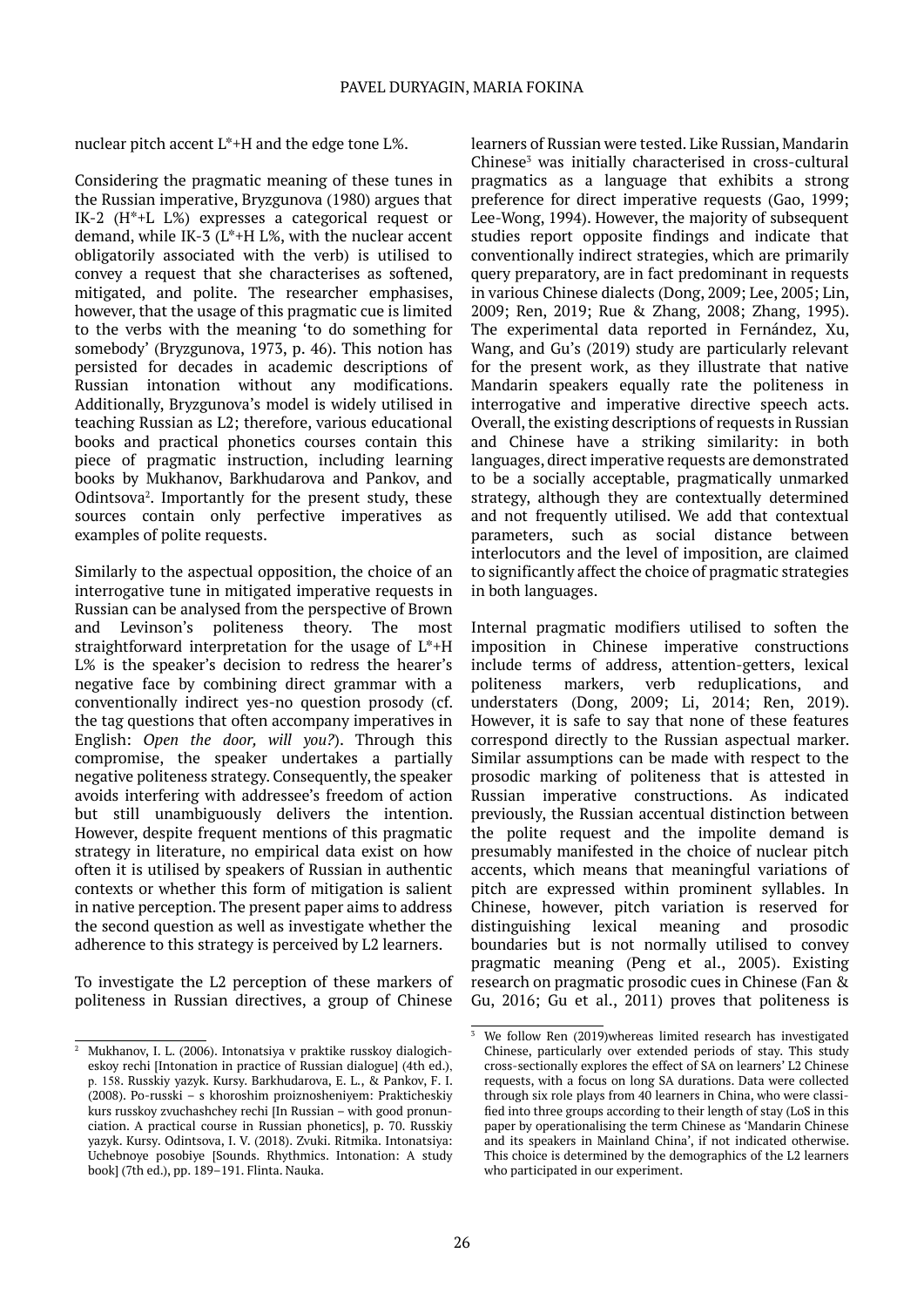#### predominantly marked via speech rate (rude speech is faster than polite speech), while the effects of mean pitch and fundamental frequency (F0) range on perceived politeness are found to be limited or insignificant.

Consequently, no pragmatic transfer—positive or negative, in the sense of Kasper's (1992) study—is expected in the acquisition of these language specific pragmatic features (the aspectual opposition and the distribution of pitch accents  $H^*+L$  vs.  $L^*+H$ ) by Chinese learners of Russian. Since Chinese learners do not receive relevant explicit instruction until the upperintermediate level, we hypothesise that, unlike native speakers, they do not comprehend these politeness markers. However, an alternative hypothesis is also viable, predicting the ability of pre-intermediate and intermediate Chinese learners of Russian to perceive language specific cues for politeness despite the lack of explicit pragmatic instruction. Since study abroad has been demonstrated to considerably enhance pragmatic competence, we cannot dismiss the possibility that Chinese learners who are enrolled at a Russian university and receive rich, regular input from their instructors (all of whom are native speakers of Russian with no knowledge of Chinese) can acquire these pragmatic competences through incidental learning and utilise this knowledge in their politeness judgements.

The present study aims to extend the current knowledge regarding L1 Russian speakers' perceptions of linguistic politeness in directives as well as the acquisition of language specific cues for politeness by L2 Russian learners. The hypotheses of the study are formulated as follows:

- 1. L1 Russian speakers do not perceive imperative constructions as less polite compared to conventionally indirect requests for action that are formulated as interrogatives.
- 2. Language specific aspectual and prosodic features affect L1 Russian speakers' perceptions of politeness in directive speech acts.
- 3. Assuming that L2 learners transfer their notions regarding the relative acceptability of direct strategies from their L1, we expect Chinese learners of Russian to behave targetlike and not to perceive imperative constructions as less polite compared to interrogative requests for action.
- 4. Language specific aspectual and prosodic cues do not affect L2 Russian learners' perceptions of politeness in directive speech acts since these features cannot be transferred from L1 and are not provided to them in a form of explicit pragmatic instruction.

# **Method**

#### **Materials**

To test the hypotheses, an experiment was conducted in which two groups of participants, native Russian speakers (NSs) and L2 learners of Russian with Chinese L1 (L2Ls), were asked to listen to directives in Russian and evaluate their politeness. Since pragmatic judgements are significantly influenced by contextual factors, the context for the experimental stimuli was set as a constant. Namely, the scenario of ordinary teacher-student interaction in class was chosen since it was presumed to be familiar both to NSs and L2Ls.

The set of *target stimuli* represented a scenario in which a teacher asks a student to perform an ordinary action in class (to read a task, to translate a text, to reveal what they have written, or to speak about themselves). This requires a clarification concerning the term for this type of linguistic action. The speech act that we model in the target items undoubtedly belongs to the category of directives in Searle's (1975) taxonomy ('attempts by the speaker to get the hearer to do something'); however, it is unclear whether it falls clearly within the group of requests (and not, for example, commands or orders). This terminological confusion is a known issue arising because different languages utilise different words to categorise speech events (Fitch, 2008). To avoid overgeneralisation, we further refer to the target items utilised in the experimental design as *teacher directives*, although we continue utilising the term *request* when speaking about evidence from other studies and the filler items utilised in the present study.

Three independent variables were manipulated in target items (see Table 1). First, the directness of the speech act was manipulated with two levels: direct (an imperative construction) and conventionally indirect (a yes-no question with a verb in the future tense). Second, in both conditions, the verbal aspect was subject to manipulation: both in direct and indirect constructions, the stimuli with imperfective and perfective verbs were tested.4 Finally, the prosodic realisation of the imperative stimuli was manipulated in accordance with the existing descriptions of this feature: the imperatives with perfective verbs were recorded with both H\*+L L% and L\*+H L% tunes. The analysis of examples listed in previous descriptive

<sup>4</sup> In contrast to imperative constructions, the pragmatic meaning of aspectual opposition in conventionally indirect requests is not extensively discussed in descriptive literature on Russian aspect. However, occasional examples of such an opposition can be found, for example, in Lehmann (1989) and Mills' (1993) studies. In this paper, we base our approach on Lehmann's observation that 'this functional continuum is not confined to the context of imperative. There is an analogous continuum in the context of tense' (Lehmann, 1989, p. 87).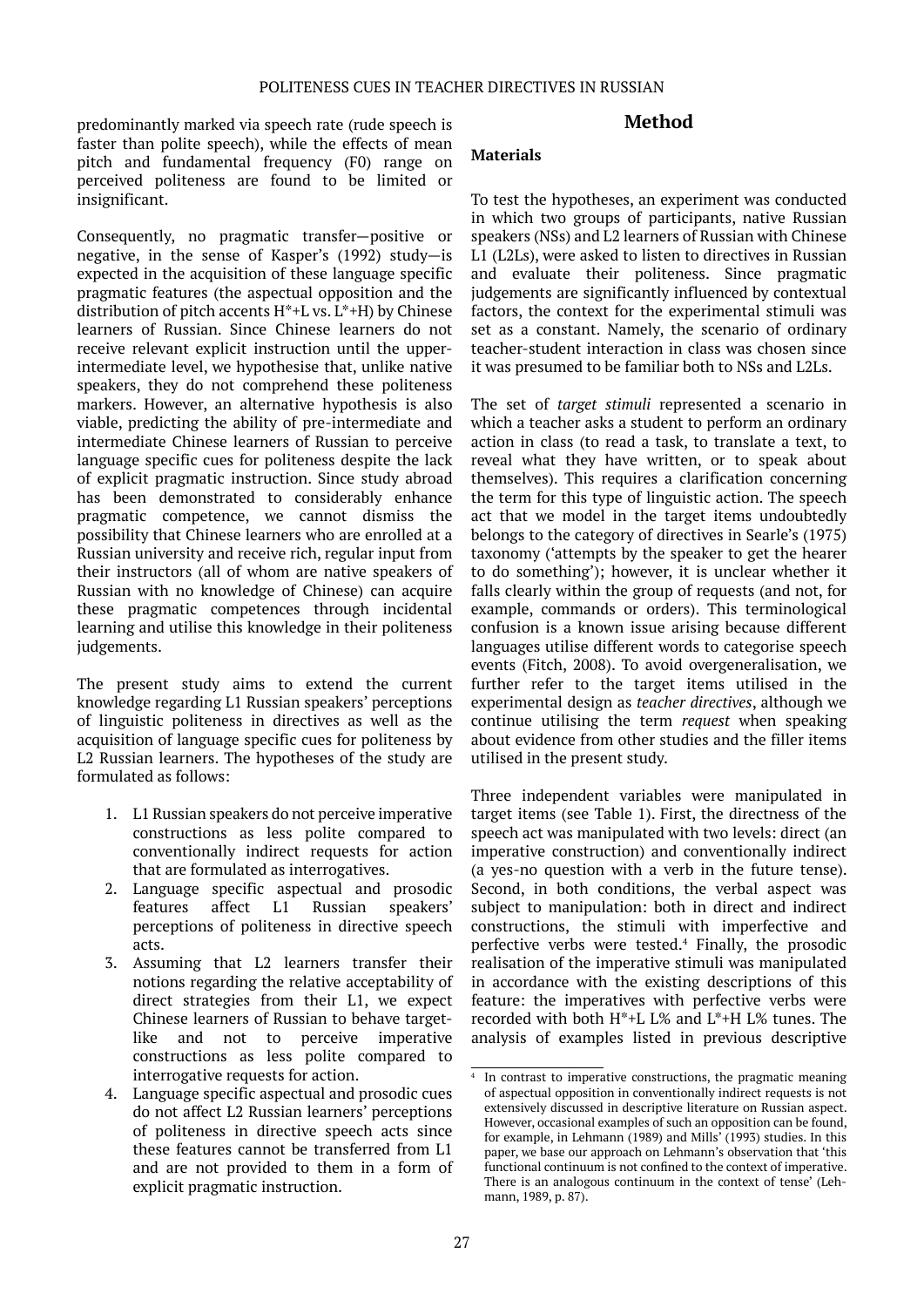studies illustrates that the rising tune L\*+H L% is not normally utilised in directives with an imperfective imperative; consequently, such stimuli were not included in the experimental materials.

In total, by crossing three independent variables and by excluding presumably ungrammatical or pragmatically unacceptable combinations of variables, five types of target stimuli were obtained: three imperative constructions (with perfective verbs marked by H\*+L and L\*+H nuclear accents as well as with imperfective verbs marked by H\*+L) and two interrogatives (containing imperfective and perfective

verbs; in each case, the phrase is realised with the L\*+H L% tune, which is obligatory for unmarked Russian yes-no questions). For each of the five conditions, phrases with four aspectual pairs of Russian verbs were created (in all pairs, imperfective verbs are listed before the perfective verbs): *показывать* – *показать* 'show', *переводить* – *перевести* 'translate', *рассказывать* – *рассказать* 'tell', *читать* – *прочитать* 'read'. Only the verbs with nonhomonymic forms of plural second person imperatives and plural second person future tense were utilised.

#### **Table 1**

*Variables manipulated in target stimuli with examples*

| Verbal mood (directness<br>of the speech act) | Tune                  | <b>Imperfective aspect</b>                                                            | Perfective aspect                                                          |  |  |
|-----------------------------------------------|-----------------------|---------------------------------------------------------------------------------------|----------------------------------------------------------------------------|--|--|
| Imperative<br>(direct)                        | $H^*+L L\%$ (IK-2)    | Показывайте, что Вы написали!<br>'Show.Imper.Imperf. what you wrote!'                 | Покажите, что Вы написали!<br>'Show.Imper.Perf. what you wrote!'           |  |  |
| Imperative<br>(direct)                        | $L^*$ +H $L\%$ (IK-3) |                                                                                       | Покажите, что Вы написали!<br>'Show.Imper.Perf. what you wrote!'           |  |  |
| Indicative<br>(conventionally indirect)       | $L^*$ +H $L\%$ (IK-3) | Будете показывать, что Вы написали?<br>'Will you show.Fut.Imperf, what you<br>wrote?' | Покажете, что Вы написали?<br>'Will you show.Fut.Perf. what you<br>wrote?' |  |  |

A total of 20 target stimuli (four verbs in five conditions) were elicited from a 30-year-old male native speaker of Standard Russian. The recordings were made in a quiet room with a headset and an omnidirectional DPA 4066 microphone. The presence of acoustic contrast manifested in an F0 peak alignment and scaling was verified via acoustic analysis of pitch contours in *Praat<sup>5</sup>*; see the comparison of the two contours in Figure 1.

In addition to the 20 target stimuli, 20 *filler items* were included in the experimental design. A reverse situation (compared to target items) was modelled in fillers: requests for action and for permission were performed by a female student and addressed to a teacher. Various direct and conditionally indirect request strategies available in Russian were employed in fillers. The requests for the teacher's action (to repeat the rule and to explain something one more

## **Figure 1.**

*Spectrograms and F0 contours of target items with H\*+L L% (left) and L\*+H L% (right) tunes*

| $\overline{\rm F0}$ (Hz) | $250 -$<br>$200 -$<br>$150 -$<br>$100 -$ |                                              |    |     |    |      |           |                                                 |    |    |    |         |    |     |    |      |           |    |       |    |    |  |
|--------------------------|------------------------------------------|----------------------------------------------|----|-----|----|------|-----------|-------------------------------------------------|----|----|----|---------|----|-----|----|------|-----------|----|-------|----|----|--|
|                          |                                          | $H^*+L$<br>$L\%$                             |    |     |    |      |           |                                                 |    |    |    | $L^*+H$ |    |     |    |      |           |    | $L\%$ |    |    |  |
|                          |                                          | po                                           | ka | ZHI | te | chto | <b>vy</b> | na                                              | pi | sa | li | po      | ka | ZHI | te | chto | <b>vy</b> | na | pi    | sa | li |  |
|                          |                                          | 'show.Imper.Perf'<br>'what'  you <br>'wrote' |    |     |    |      |           | 'what'<br>'show.Imper.Perf'<br>'wrote'<br>'you' |    |    |    |         |    |     |    |      |           |    |       |    |    |  |

<sup>5</sup> Boersma, P., & Weenink, D. (2020). Praat: Doing phonetics by computer [Computer program].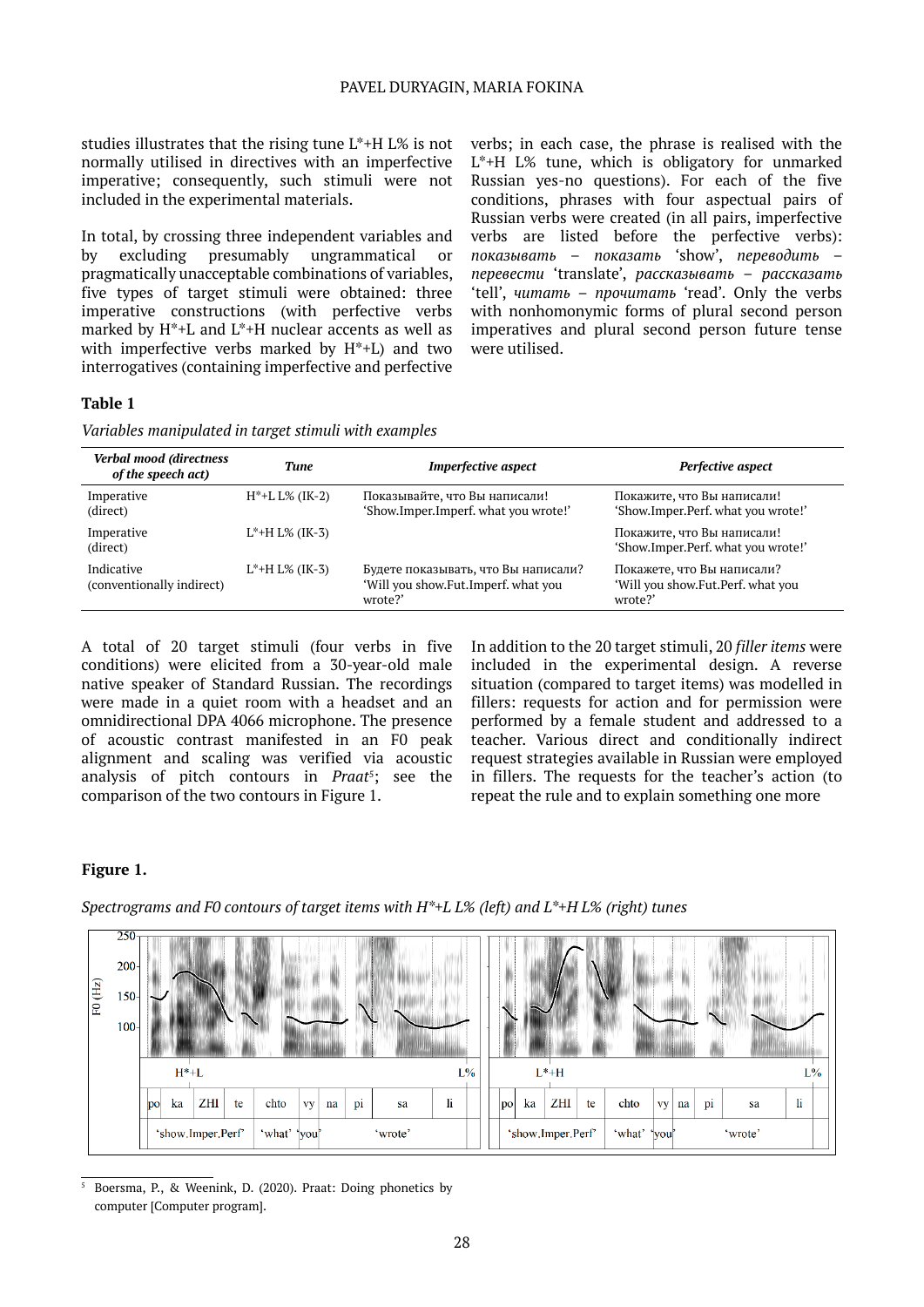time) were formulated with a *want* statement (*Я хочу, чтобы Вы. . . .*'I want you to. . . .'), a perfective imperative marked with H\*+L nuclear accent, an interrogative with *can* in the present tense (*Можете. . . .* 'Can you. . . . ?'), an interrogative with an impersonal predicative adverb (*Можно. . . .* 'Is it possible to. . . . ?'), and a formulaic interrogative with the negated verb *can* in the conditional mood (*Вы не могли бы. . . .* literally, 'Couldn't you. . . . ?'). The requests for the teacher's permission (to go out and to ask a question) were formulated with a *want* statement (*Я хочу. . . .* 'I want to. . . .'), an interrogative with *can* in the present tense (*Я могу*.... 'Can I....?'), an interrogative with an impersonal predicative adverb (*Можно. . . .* 'Is it possible to....?'), an explicit interrogative request for permission with the verb *разрешить* (literally, 'Will you permit me to....?'), and a yes-no question with the verb in the future tense (e.g., *Я выйду?* literally, 'Will I go out?').

All 20 filler phrases were elicited from a 28-year-old female native speaker of Standard Russian following a procedure identical to the one utilised for the target items.

## **Procedure**

Due to the restrictions of the COVID-19 pandemic emergency, the experiment was conducted online utilising the *PsychoPy* software (Peirce et al., 2019). Forty stimuli (20 target items and 20 fillers) were presented to the participants in pseudo-randomised order. Each experimental session was preceded by written instructions (in Russian for the NS group and in Mandarin for the L2L group) and a short training session in which the participants could familiarise themselves with the procedure.

During the self-paced task, the participants were first presented a picture of a young male teacher standing near a blackboard or a picture of a young female student raising her hand. After a short period of silence, the participants were presented with an aural stimulus: either a directive from the teacher or a request from the student, depending on which picture was displayed on the screen. After listening to the item once, the participants were asked to measure the politeness of the phrase by placing a red marker on a horizontal discrete scale from 1 to 7 in which only the extremes were verbally labelled as *very impolite* (Russian *очень невежливо*, Chinese 非常有礼貌) and *very polite* (Russian *очень вежливо*, Chinese ), respectively. The participants executed the task at home with their own PCs, and they were not monitored during the experimental procedure. However, they were explicitly asked to complete the

task without any help from others.

#### **Participants**

Two groups of participants were recruited for the experiment. The NS group included 30 monolingual speakers of Standard Russian residing in Moscow. One participant's data was excluded from analysis since it differed significantly from other participants' responses. This NS provided identical responses ('3') to 36 of 40 stimuli, while for other NSs, the number of most frequent identical responses ranged from 8 to 23. Consequently, the responses of the 29 NSs were analysed (20 female, mean age 39.7,  $\sigma$  = 15.2).<sup>6</sup>

The L2Ls were 45 students from Mainland China who study in different BA and MA programmes in Moscow. Since a vast majority of them, 43, were enrolled in Lomonosov Moscow State University (MSU), the data for two students enrolled in other universities were excluded from the analysis. All students from MSU, according to their Russian language teachers, reached no less than A2 and no higher than B1 levels of proficiency, except for two students whose levels were characterised by their teachers as B2 (their data was also excluded from the analysis). The remaining 41 MSU students had at least 15 months of experience studying Russian at the university: 27 of them were second-year students, and 14 were first-year students who had spent a preparatory year of studying Russian at MSU before being enrolled for their freshman year.

Preliminary analysis of the L2L group responses revealed that five participants (all from the same class) performed the task in an almost identical way, which was different from other students' data. Two responded '7' to all 40 stimuli, and the other three responded '7' to 27–29 stimuli and '6' to the remaining 11–13 stimuli. Their data were excluded from analysis. In total, the responses of 36 L2L participants were analysed (20 female, mean age  $20.4$ ,  $\sigma$  = 1.9).

#### **Data Analysis**

The data were statistically analysed via generalised linear mixed-effects regression models (GLMMs) utilising *R* packages *lme4*(Bates et al., 2015), *sjPlot7* ,

Since no age restrictions were established during recruitment, the age of NSs varies significantly and ranges from 20 to 70 years of age. No empirical data are available regarding the diachronic changes in the perception of aspectual and prosodic politeness markers in Russian. Consequently, we did not control for age differences in the present experiment and treated the NS group as a random sample of adult speakers of L1 Russian.

Lüdecke, D. (2020). sjPlot: Data Visualization for Statistics in Social Science. R package version 2.8.6 (2.8.6). https://cran.r-project.org/package=sjPlot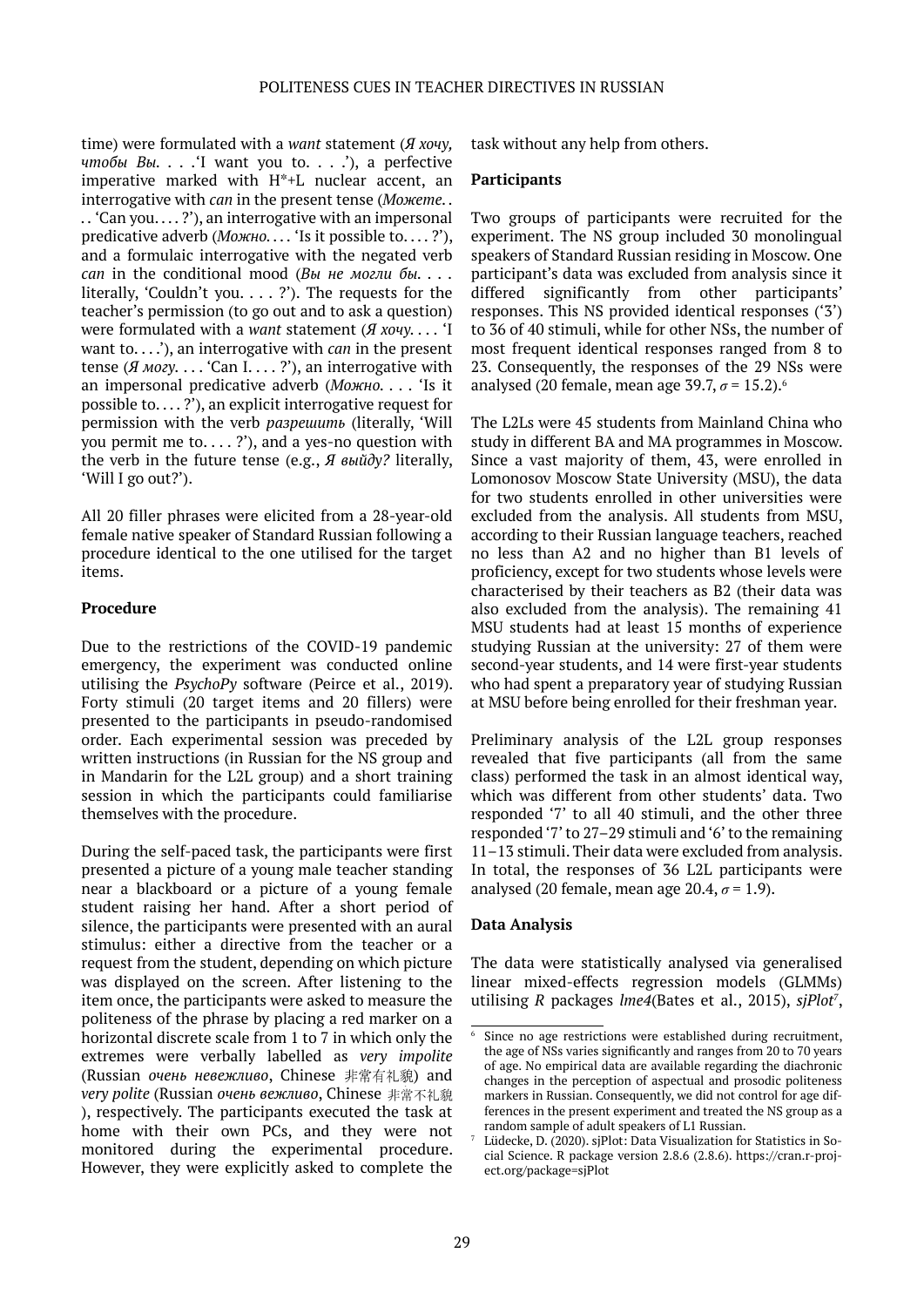and *effects*(Fox & Weisberg, 2018). The details for each model are reported in the results section. All models were visually tested for normality and homogeneity of residual distributions and revealed no strong deviations. Following the recommendations in Levshina's (2015) work, the predictors in each model were tested for multicollinearity via *car* package (Fox & Weisberg, 2019); for neither of them the variance inflation factor (VIF) scores reached 5, which means that multicollinearity in the data is not a concern. The *p*-values reported below were calculated via the *sjplot* package and are based on degrees of freedom with Kenward-Roger's approximation. Following the standards of reproducible research, the data are made available and can be accessed online through the following link: https://osf.io/gu5cx/.

#### **Results**

#### **Filler Items**

Before reporting the results for target items, we briefly consider both groups' responses to the fillers. The main purpose of including filler items in the experimental design was to diversify the input and ensure that the participants did not become aware of the scope of the procedure. However, since some of the participants whose data were excluded illustrated indifferent reactions to the stimuli, we decided to analyse the fillers to ensure that the participants distinguished the most transparent cues for politeness. Separate GLMMs were fitted for both groups with the politeness rating as the dependent variable, random intercepts for participants and lexical words, and participant's gender and type of context (with the seven levels reported in the previous section) as fixed effects. The pairwise comparisons of

various context types indicated several significant differences, while the effect of gender in both models was insignificant ( $p = .47$  for NSs and  $p = .36$  for L2Ls). Model estimates for the fillers are plotted for compactness in Figure 2 and are briefly reviewed in the discussion section.

#### **Target Items: NS Group**

To analyse the responses to the target stimuli elicited from 29 NSs, a GLMM was fitted with the politeness rating as the dependent variable; random intercepts for participants and lexical verbs; gender, verbal aspect ('imperfective' vs. 'perfective'), directness of the speech act ('imperative', i.e., direct vs. 'interrogative', i.e., indirect), tune  $(H^*+L L^* \times \nu s, L^*+H)$ L%) and the interaction between verbal aspect and tune as fixed effects. The descriptive statistics and regression coefficients are summarised in Table 2. Robust effects of aspect ( $p < .001$ ) and tune ( $p = .007$ ) were found while no significant effects of other variables were present in the model.

#### **TTarget Items: L2L Group**

To analyse how the group of 36 L2Ls evaluated politeness in the target items, a GLMM was fitted with the same fixed and random effects structure utilised for the NS group. The descriptive statistics and regression coefficients are summarised in Table 3. The only significant effect observed in the L2Ls' data was the effect of tune ( $p = .023$ ), while the effect of aspect did not reach the significance level, which was set at  $0.05$  ( $p = .085$ ). None of the other predictors showed consistent effects on the politeness judgements in the L2L group.

## **Figure 2**



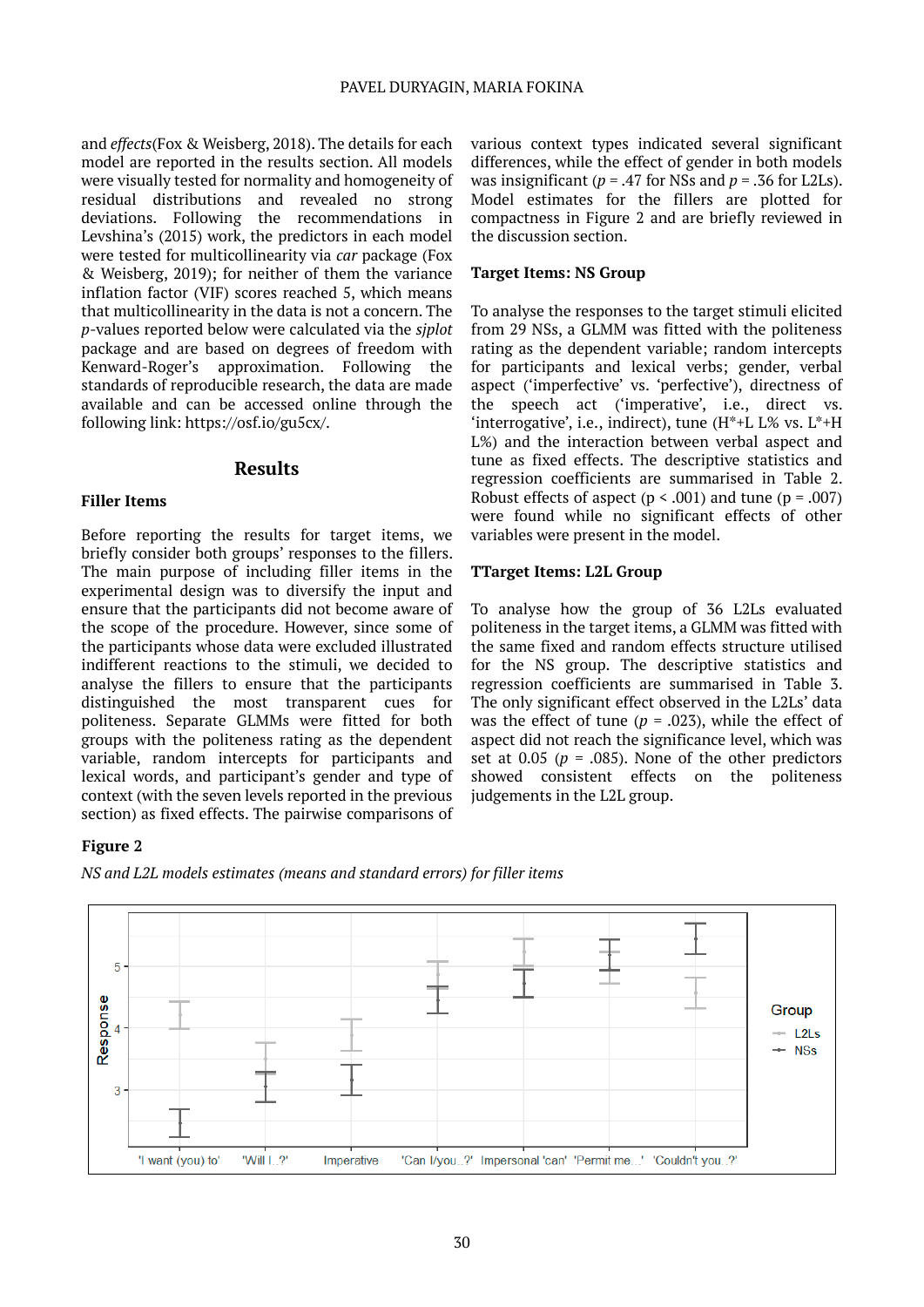#### **able 2**

|                                                      |                 |      | 95% CI         |                  |  |
|------------------------------------------------------|-----------------|------|----------------|------------------|--|
| <b>Effect</b>                                        | <b>Estimate</b> | SE   | $LL - UL$      | $\boldsymbol{p}$ |  |
| Fixed effects                                        |                 |      |                |                  |  |
| Intercept                                            | 2.73            | 0.24 | $2.24 - 3.22$  | $\leq .001$      |  |
| Aspect: perfective                                   | 1.00            | 0.13 | $0.75 - 1.26$  | < .001           |  |
| Tune: $L^*$ +H $L\%$                                 | 0.35            | 0.13 | $0.10 - 0.61$  | .007             |  |
| Speech act: indirect                                 | $-0.03$         | 0.18 | $-0.39 - 0.33$ | .889             |  |
| Gender: male                                         | 0.09            | 0.38 | $-0.70 - 0.88$ | .818             |  |
| Aspect: perfective * Speech act: indirect            | 0.24            | 0.18 | $-0.12 - 0.60$ | .197             |  |
| Random Effects                                       |                 |      |                |                  |  |
| $\sigma^2$                                           | 0.96            |      |                |                  |  |
| $\tau_{00}$ participant                              | 0.87            |      |                |                  |  |
| $\tau_{00}$ lexical word                             | 0.02            |      |                |                  |  |
| Marginal $\mathbb{R}^2$ / Conditional $\mathbb{R}^2$ | 0.163 / 0.565   |      |                |                  |  |

*Note*: Number of participants = 29; number of lexical words = 4; total *N* of observations = 576. *SE* = standard error; *CI* = confidence interval; *LL* = lower limit; *UL* = upper limit.

#### **Table 3**

*Regression results for responses to target items in L2L group*

| <b>Effect</b>                                        | <b>Estimate</b> | SE   | 95% CI         | p            |  |
|------------------------------------------------------|-----------------|------|----------------|--------------|--|
|                                                      |                 |      | $LL - UL$      |              |  |
| Fixed effects                                        |                 |      |                |              |  |
| Intercept                                            | 5.17            | 0.17 | $4.82 - 5.51$  | $\leq 0.001$ |  |
| Aspect: perfective                                   | 0.18            | 0.10 | $-0.02 - 0.38$ | .085         |  |
| Tune: $L^*$ +H $L\%$                                 | 0.24            | 0.10 | $0.03 - 0.44$  | .023         |  |
| Speech act: indirect                                 | $-0.08$         | 0.15 | $-0.37 - 0.21$ | .576         |  |
| Gender: male                                         | $-0.22$         | 0.24 | $-0.70 - 0.26$ | .359         |  |
| Aspect: perfective * Speech act: indirect            | $-0.08$         | 0.15 | $-0.37 - 0.21$ | .582         |  |
| Random Effects                                       |                 |      |                |              |  |
| $\sigma^2$                                           | 0.75            |      |                |              |  |
| $\tau_{00}$ participant                              | 0.46            |      |                |              |  |
| $\tau_{00}$ lexical word                             | 0.00            |      |                |              |  |
| Marginal $\mathbb{R}^2$ / Conditional $\mathbb{R}^2$ | 0.024 / 0.396   |      |                |              |  |

*Note*: Number of participants = 36; number of lexical words = 4; total *N* of observations = 709. *SE* = standard error; *CI* = confidence interval; *LL* = lower limit; *UL* = upper limit.

## **Discussion**

#### **Fillers**

The analysis of filler items does not constitute the scope of the study; however, we illustrate these results briefly and utilise them to discuss the evidence for the general validity of the experimental procedure.

In Figure 2, the estimates for condition means and standard errors for each context type are plotted. As

Figure 2 indicates, the NS group distinguished between three 'impolite' and four 'polite' student request strategies with mean model estimates under and over 4, respectively. The L2Ls' judgements generally tilt toward the 'polite' end of the continuum; however, the distribution of responses for the conditions 'Will I. . . . ?', imperative, 'Can I/you. . . . ?', and 'Impersonal can' follow the native pattern.

The largest differences between the two groups are found at the extremes of the native judgements'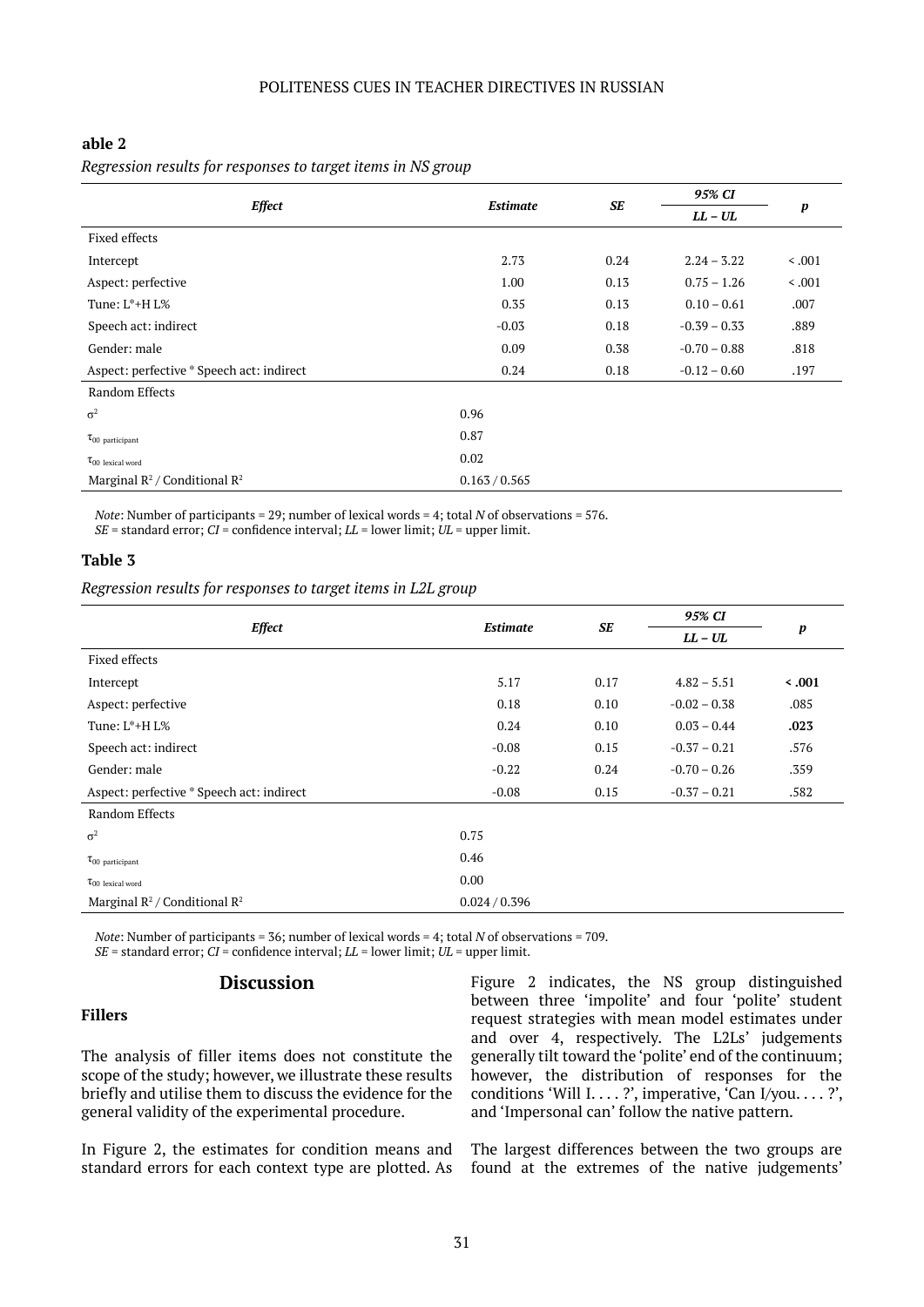continuum. First, while the NSs evaluated the *want* statements as clearly impolite, the L2Ls perceived them as neutral. This finding aligns with the existing data concerning *want* statement request strategies in Chinese (Lin, 2009; Rue & Zhang, 2008) and may be indicative of pragmatic transfer from L1. Second, the two strategies perceived as the politest by the NSs (the interrogative request for permission with the verb разрешите, i.e., 'permit', in the future tense and the ability query preparatory in the conditional mood) were not judged as very polite by L2Ls. A possible explanation of this difference is that these formulae are hyperpolite and rarely utilised in everyday communication (including the university setting). Consequently, they do not form a consistent part of learners' input and are not acquired at the preintermediate or intermediate proficiency levels.

Generally, though the results for student requests are to be treated with caution, they indicate that the participants did not respond indifferently to the stimuli and that the NSs and L2Ls employed similar strategies in evaluating some of the most frequent request formulae.

## **Target Items: NS Group**

The data obtained from the NS group support previous findings regarding the language specific aspectual and prosodic cues to perceived politeness in Russian. The evidence we have found confirms the considerable degree of pragmatic markedness of the imperfective aspect in imperative directives. Our data indicates that in the investigated scenario (a teacher asks a student to perform an ordinary action in class), the choice of the imperfective verb is consistently perceived by NSs as impolite, while the choice of the perfective verb is seen as neutral. Adopting the analysis of politeness strategies in Russian imperatives conducted in Benacchio's (2002) study, we confirm that in the teacher directive scenario, NSs perceive the usage of positive politeness as an inappropriate imposition on the listener, while negative politeness conveyed via the perfective imperative is considered to be acceptable and neutral but does not lean toward the *very polite* extreme of the scale.

Our data confirm Lehmann's (1989) claim that the pragmatic markedness of aspect in Russian is not limited to the imperative mood. Since no significant interaction between the aspect and the directness of the speech act was found, we conclude that at least in future tense interrogatives (imperf. *Будете читать нам задание?* compared to the perf. *Прочитаете нам задание?* – both can be translated in English literally

as 'Will you read us the task?'), the pragmatic meaning conveyed by the choice of aspect is similar to the one previously reported for the imperative.

The second robust effect observed in the NS data is the effect of tune. The participants perceived the rising L\*+H L% tune (Bryzgunova's IK-3) as more polite than the falling one (H\*+L L%, Bryzgunova's IK-2). Since no robust effect for the speech act type was found, we suggest that for the NSs, intonation is a more salient cue to politeness than the grammatical mood of the verb (the imperative constructions with L\*+H are considered to be equally polite to the indicative mood interrogatives). This lends support to previous studies (e.g., Ogiermann, 2009), which claim that in Russian requests, unlike, for example, in English ones, the imperative mood is not perceived as less polite than the indicative mood *per se*, but rather the choice of the falling tune conveys this piece of pragmatic meaning. Our experimental design cannot be fully balanced due to the presumed unacceptability of some conditions' crossings (namely, the imperfective imperative with L\*+H and the falling tune in interrogative requests); therefore, we recommend that further investigations are required to better assess the relative perceived politeness of direct and indirect request strategies in Russian. Future studies should also consider the role of negation in the indicative, as it is a common internal modifier in conventionally indirect requests in Russian (Dubinina & Malamud, 2017; Mills, 1992).

## **Target Items: L2L Group**

Our data provide novel insights into the acquisition of language specific cues for politeness by L2 learners of Russian at the pre-intermediate and intermediate proficiency levels. Before focussing on the linguistic factors, we should note that, as the comparison of model intercepts reported in Tables 3 and 4 reveals, L2Ls generally assigned higher politeness ratings to the teacher directives in absolute values compared to the NSs. Since a similar pattern was attested in a majority of the fillers, we suggest that this difference in absolute ratings concerns general cross-cultural differences. Existing research on the topic indicates that Chinese students have more favourable perceptions of teacher-student relationships compared to American students (Bear et al., 2014; Yang et al., 2013) and tend to express a high degree of involvement and solidarity with the teacher in phatic communication (Ren & Liu, 2021). However, no relevant empirical data comparing Russian and Chinese students is currently available, so we prefer to remain agnostic on this account.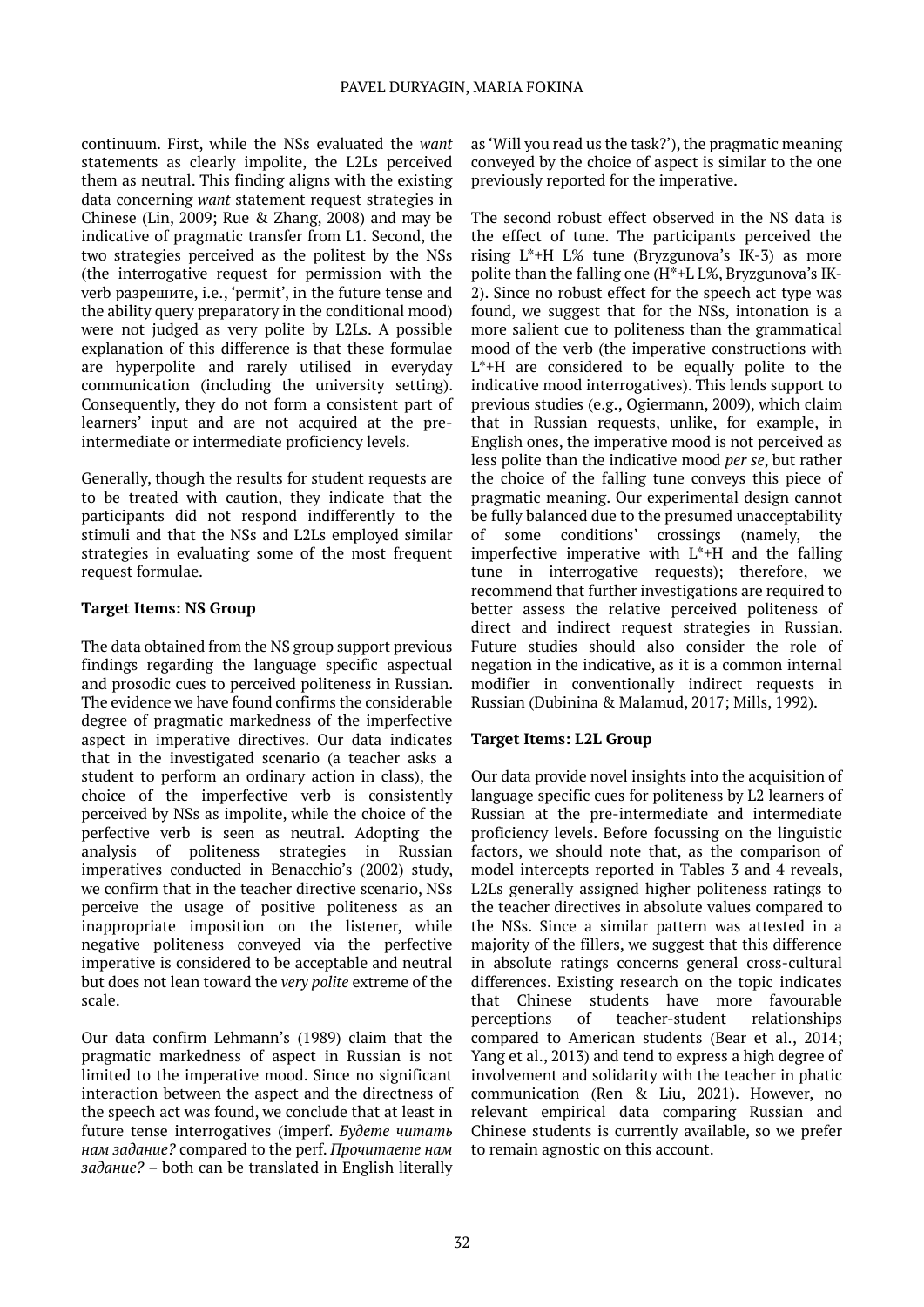Another possible source of the higher absolute ratings attested in L2Ls' data is the age difference between the two groups of participants. While only a few NSs were university students, all L2Ls were enrolled at a university at the moment of testing and interacted with their language instructors and other university staff on a daily basis. This fact could provoke more favourable and cautious judgements of teachers' politeness on their part. However, since the primary focus of this study is linguistic politeness, we further abstain from evaluating the role of extralinguistic factors and concentrate our analysis on linguistic features that were controlled for in the experimental design as well as on the relative sizes of the linguistic effects attested in the L2L data.

One linguistic source of relatively high politeness ratings in the target items that are identifiable in the L2Ls' data is the size of the effect of verbal aspect. Since it does not reach the significance level (*p* = .084), we cannot claim that our participants utilised this cue to evaluate the politeness of teacher directives. This finding is expected since we intentionally chose a group of learners who are familiar with the main functions of aspect but have not received explicit instruction on its pragmatic markedness and whose L1 does not provide any relevant basis for the pragmatic transfer. Our expectations that this positive politeness cue can be acquired through incidental input were not met, although all L2L participants had at least 15 months of studying Russian abroad with native instructors. We conclude that aspectual marking of pragmatic meaning is not salient for Chinese learners of Russian at pre-intermediate and intermediate levels and, presumably, is acquired only through explicit instruction in class.

The only significant effect attested in the L2L data is the effect of tune. We note, however, that its size is smaller compared to the corresponding effect of pitch in native data. At first glance, the effects of tune, directness of the speech act, and the interaction of these predictors follow the native pattern. Like NSs, L2Ls relied predominantly on intonation in their evaluation of politeness and ignored the differences in mood when presented with directives pronounced with the rising tune typical of yes-no questions. We suggest two possible interpretations of these findings. First, if we assume that the L2Ls at their proficiency levels have successfully acquired the formal differences between the indicative and imperative moods in Russian and were able to correctly recognise the form of the verb, then we can treat the outcome as a case of positive pragmatic transfer from L1. As discussed in the introduction, in native perception, Chinese and Russian similarly treat direct request strategies as pragmatically unmarked. Our data indicate that L2Ls exhibit similar reactions in their perceptions of L2 stimuli and rate Russian imperative directives as neutral, which is only slightly less polite than the interrogative ones.

However, we note that the lack of effects for directness (and for the interaction between directness and aspect) in L2L data do not necessarily imply that Chinese learners of Russian successfully perceive the mood differences and treat them as pragmatically unmarked. Another viable explanation of the observed pattern is the inability of L2Ls to distinguish the indicative (future tense) and imperative forms of perfective verbs. These forms in Russian have similar grammatical affixes and, in fact, are often homonymic (but not in our data). Both grammatical categories are introduced in L2 class as early as the A2 level; however, they present difficulties to various categories of learners, including students with Chinese L1; see Skvortsova's (2019) study and the literature cited therein. Consequently, we cannot exclude the possibility that some of the L2L participants evaluated direct and conventionally indirect rising tune phrases as equally polite because they did not identify the grammatical mood differences in the target items and therefore based their judgements exclusively on intonational cues for linguistic politeness.

Generally, our data for Chinese learners of Russian corroborate the existing research on L2 learners' acquisition of internal pragmatic modifications in the speech act of request. Numerous previous studies of L2 production demonstrate that even at high proficiency levels, internal modifiers tend to be underproduced and pose greater difficulties than external modifiers (among recent studies, see, e.g., Hassall, 2012; Li, 2014; Ren, 2019; Savić et al., 2021; Woodfield, 2012; Woodfield & Economidou-Kogetsidis, 2010). Since the majority of these studies concentrate on lexical and syntactic modifiers, our study adds to this growing body of literature by examining the acquisition of morphological and prosodic features specific to Russian. It also indicates the necessity to address the pragmatic markedness of the Russian aspectual opposition in class since this marker of impoliteness, highly salient for NSs, may be unnoticed by L2Ls in the absence of explicit instruction, which can potentially cause pragmatic infelicities in production.

## **Conclusion**

In the present exploratory study, we provided novel empirical evidence for the role of aspectual and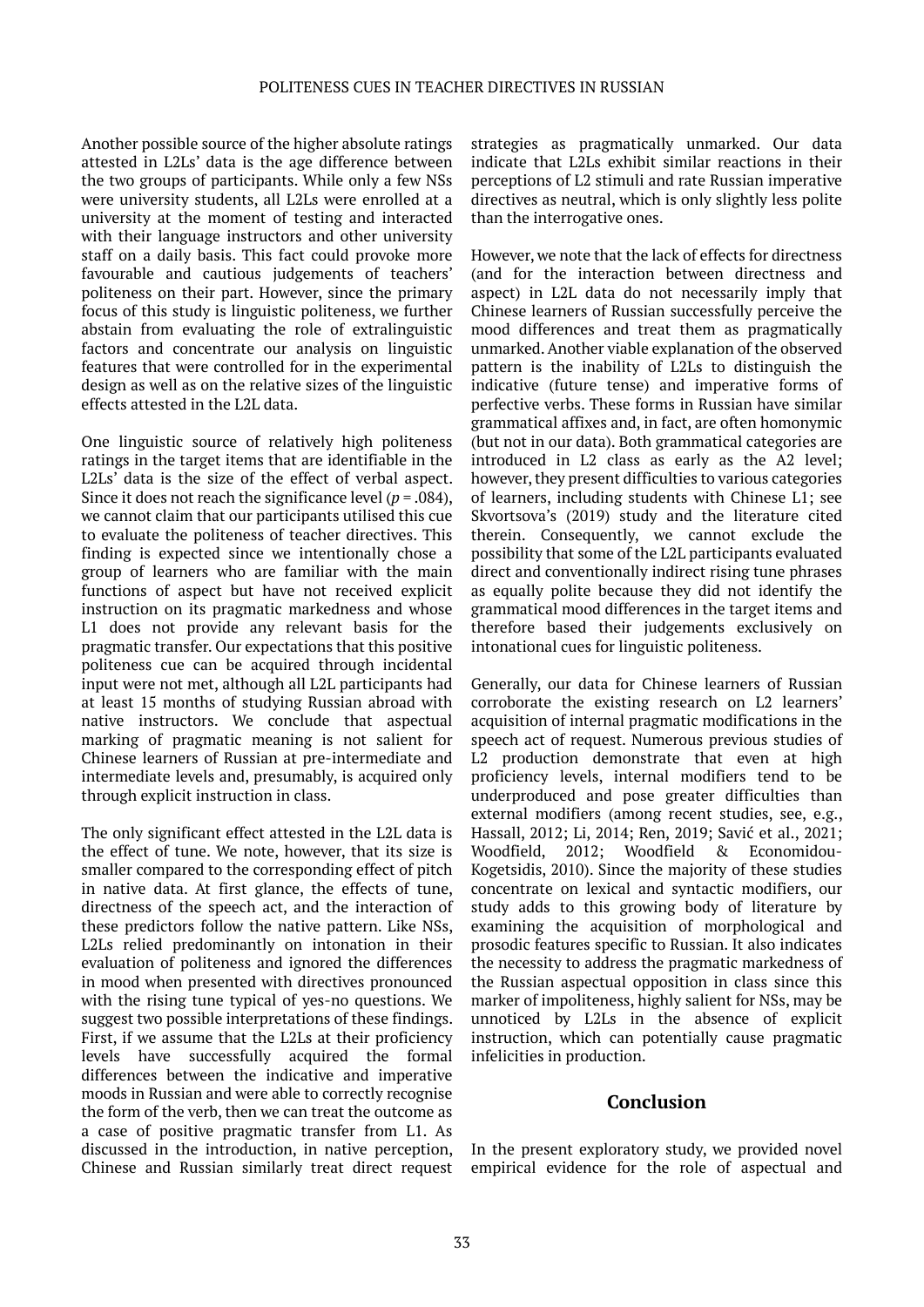prosodic markers of politeness in Russian directive speech acts in native perception. Additionally, the perception of these pragmatic features by Chinese learners of Russian who reached pre-intermediate and intermediate proficiency levels after a considerable period of study abroad was tested, demonstrating that in their judgements, L2 learners predominantly relied on intonational differences and did not demonstrate consistent awareness of morphological cues for politeness. The analysis of participants' responses to filler items suggests that our methodology can be applied to a wider inventory of internal modifiers available in Russian, such as negation, conditionals, and ability modals. Investigating native and non-native perceptions of these linguistic features and their interplay within a speech act presents an interesting direction for future work.

The experimental design of the present study is limited in several ways; some of these shortcomings have been outlined in previous sections. Most importantly, by focussing on one group of L2 learners in a single moment of time, the present work does not provide a comprehensive picture of their pragmatic development. The importance of addressing temporal dimension in the acquisition of pragmatic acquisition of pragmatic competences by switching from cross-sectional and 'single moment' studies to longitudinal ones has been frequently emphasised in literature. The focus on *learning* and not merely the *usage* of pragmatics in L2 is required to better understand the role of pragmatic instruction in class settings and to identify effective teaching strategies. However, establishing a firm empirical basis for L2 research by examining native patterns as well as documenting the non-native competences at early stages of acquisition is fundamental for interlanguage studies as well, and we hope that our findings are beneficial in this regard.

# **Acknowledgements**

The study was partly supported by the project *Dipartimento di eccellenza* carried out at the Department of Linguistics and Comparative Cultural Studies at Ca' Foscari University of Venice. We thank our colleagues and students in Moscow for their invaluable help in conducting the experiment.

## **Author contributions**

Author contributions according to the CRediT (Contributor Roles Taxonomy) framework are stated below.

Pavel Duryagin: Conceptualization (lead), Methodology, Software, Formal analysis, Writing - Original Draft, Writing - Review & Editing, Visualization

Maria Fokina: Conceptualization (supporting), Investigation, Resources

# **Declaration of Competing Interest**

None declared.

## **References**

- Al-Duleimi, H. Y., Rashid, S. M., & Abdullah, A. N. (2016). A critical review of prominent theories of politeness. *Advances in Language and Literary Studies*, *7*(6), 262–270. https://doi.org/10.7575/ aiac.alls.v.7n.6p.262
- Bardovi-Harlig, K. (2013). Developing L2 Pragmatics. *Language Learning*, *63*, 68–86. https://doi. org/10.1111/j.1467-9922.2012.00738.x
- Bates, D., Mächler, M., Bolker, B., & Walker, S. (2015). Fitting linear mixed-effects models using lme4. *Journal of Statistical Software*, *67*(1). https://doi. org/10.18637/jss.v067.i01
- Bear, G. G., Yang, C., Glutting, J., Huang, X., He, X., Zhang, W., & Chen, D. (2014). Understanding teacher-Ssudent relationships, student-student relationships, and conduct problems in China and the United States. *International Journal of School & Educational Psychology*, *2*(4), 247–260. https://doi. org/10.1080/21683603.2014.883342
- Beckman, M. E., & Pierrehumbert, J. B. (1986). Intonational structure in Japanese and English. *Phonology Yearbook*, *3*, 255–309. https://doi. org/10.1017/S095267570000066X
- Benacchio, R. (2002). Konkurentsiya vidov, vezhlivost' i etiket v russkom imperative [Aspectual competition, politeness and etiquette in the Russian imperative]. *Russian Linguistics*, *26*(2), 149–178.
- Benacchio, R. (2019). Verbal aspect and linguistic politeness in the Slavic imperative. *Quaderni Di Lavoro ASIt. Atti Del Convegno 'In Ricordo Di Alberto Mioni,' 22*, 137–153.
- Betsch, M. (2003). Questions as indirect requests in Russian and Czech. In K. M. Jaszczolt & K. Turner (Eds.), *Meaning through language contrast* (vol. 2, issue 2003, pp. 277–290). John Benjamins. https:// doi.org/10.1075/pbns.100.18bet
- Bezyaeva, M. G. (2002). *Semantika kommunikativnogo urovnya zvuchashchego yazyka* [Semantics of speech at the communicative level]. Izd-vo MGU.
- Blum-Kulka, S. (1987). Indirectness and politeness in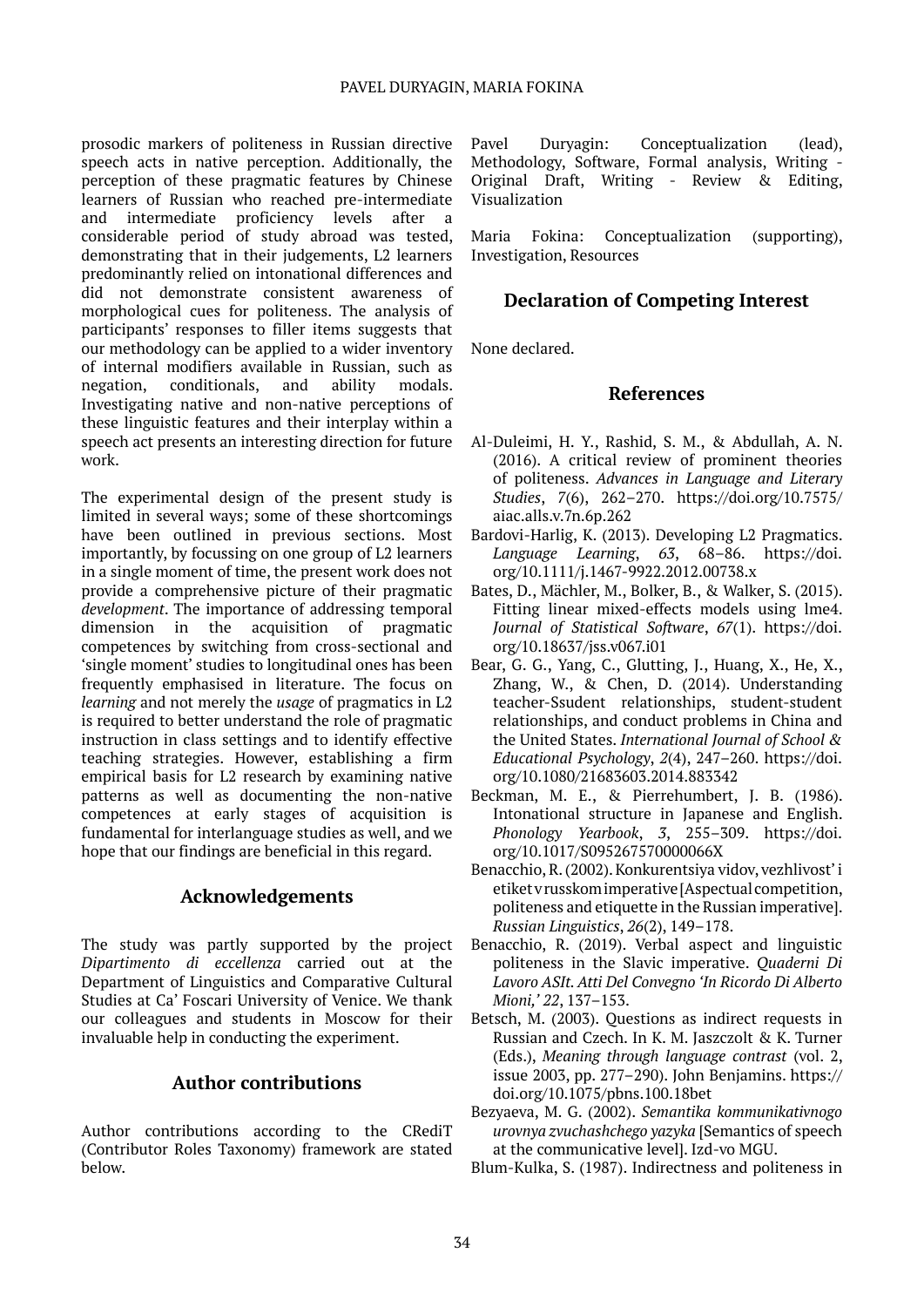requests: Same or different? *Journal of Pragmatics*, *11*(2), 131–146. https://doi.org/10.1016/0378- 2166(87)90192-5

- Brown, P., & Levinson, S. (1987). *Politeness: Some universals in language usage* (2nd ed.). Cambridge University Press.
- Bryzgunova, E. A. (1973). Osnovnyye tipy intonatsionnykh konstuktsiy i ikh funktsionirovaniye v russkom yazyke [Main types of intonational constructions and their functioning in Russian]. *Russkiy Yazyk Za Rubezhom*, *1*, 44–52.
- Bryzgunova, E. A. (1980). Intonacija [Intonation]. In N. Švedova (Ed.), *Russkaja grammatika* (vol. I, pp. 96–120). Nauka.
- Chen, R. (2010). Pragmatics east and west: Similar or different? In *Pragmatics across Languages and Cultures* (pp. 167–188). De Gruyter. https://doi. org/10.1515/9783110214444.1.167
- Chen, R., He, L., & Hu, C. (2013). Chinese requests: In comparison to American and Japanese requests and with reference to the "East-West divide." *Journal of Pragmatics*, *55*, 140–161. https://doi.org/10.1016/j. pragma.2013.05.012
- Culpeper, J. (2011). Politeness and impoliteness. In *Pragmatics of Society* (pp. 393–438). De Gruyter. https://doi.org/10.1515/9783110214420.393
- Dickey, E. (2016). Politeness in ancient Rome: Can it help us evaluate modern politeness theories? *Journal of Politeness Research*, *12*(2), 197–220. https://doi.org/10.1515/pr-2016-0008
- Dong, X. (2009). *Requests in academic settings in American English, Russian and Chinese* [Unpublished doctoral dissertation]. The Ohio State University.
- Dubinina, I. Y., & Malamud, S. A. (2017). Emergent communicative norms in a contact language: Indirect requests in heritage Russian. *Linguistics*, *55*(1), 67–116. https://doi.org/10.1515/ling-2016- 0039
- Fan, P., & Gu, W. (2016). Prosodic cues in polite and rude Mandarin speech. *2016 10th International Symposium on Chinese Spoken Language Processing (ISCSLP)* (pp. 1–4). IEEE. https://doi.org/10.1109/ ISCSLP.2016.7918491
- Félix-Brasdefer, J. C. (2006). Linguistic politeness in Mexico: Refusal strategies among male speakers of Mexican Spanish. *Journal of Pragmatics*, *38*(12), 2158–2187. https://doi.org/10.1016/j. pragma.2006.05.004
- Félix-Brasdefer, J. C. (2017). Interlanguage Pragmatics. In Y. Huang (Ed.), *The Oxford Handbook of Pragmatics* (pp. 416–434). Oxford University Press. https://doi. org/10.1093/oxfordhb/9780199697960.013.32
- Fernández, C. H., Xu, C., Wang, S., & Gu, W. (2019). Perception of politeness in Mandarin speech by Spanish learners of Mandarin. In S. Calhoun, P. Escudero, M. Tabain, & P. Warren (Eds.), *Proceedings of the 19th International Congress of Phonetic Sciences* (pp. 2301–2304). Australasian Speech

Science and Technology Association Inc.

- Fitch, K. (2008). Directives. In W. Donsbach (Ed.), *The International Encyclopedia of Communication* (pp. 1326–1328). Wiley. https://doi. org/10.1002/9781405186407.wbiecd041
- Formanovskaya, N. I. (1984). Sposoby vyrazheniya pros'by v russkom yazyke (Pragmaticheskiy podkhod) [Means of expressing requests in Russian (a pragmatic approach)]. *Russkiy Yazyk Za Rubezhom*, *6*, 67–72.
- Fox, J., & Weisberg, S. (2018). Visualizing fit and lack of fit in complex regression models with predictor effect plots and partial residuals. *Journal of Statistical Software*, *87*(9), 1–27. https://doi. org/10.18637/jss.v087.i09
- Fox, J., & Weisberg, S. (2019). *An {R} Companion to Applied Regression* (3rd ed.). Sage.
- Frank, V. (2010). Adult Learners' Perspectives on the Acquisition of L2 Russian Pragmatic. *Russian Language Journal*, *60*, 77–94.
- Gao, H. (1999). Features of request strategies in Chinese. *Lund University Department of Linguistics Working Papers*, *47*, 73–86.
- Grainger, K., & Mills, S. (2016). *Directness and indirectness across cultures*. Palgrave Macmillan. https://doi.org/10.1057/9781137340399
- Grigoriev, I., & Rubtsova, S. (2021). Comparative analysis of politeness strategies in Russian and English dentistry texts. *Journal of Teaching English for Specific and Academic Purposes*, *9*(2), 217–228. https://doi.org/10.22190/JTESAP2102217G
- Gu, W., Zhang, T., & Fujisaki, H. (2011). Prosodic analysis and perception of Mandarin utterances conveying attitudes. *INTERSPEECH-2011*, 1069– 1072.
- Hassall, T. (2012). Request modification by Australian learners of Indonesian. In M. Economidou-Kogetsidis & H. Woodfield (Eds.), *Interlanguage request modification* (pp. 203–242). John Benjamins. https://doi.org/10.1075/pbns.217.07has
- Haugh, M. (2015). *Im/politeness implicatures*. De Gruyter. https://doi.org/10.1515/9783110240078
- Ide, S. (1989). Formal forms and discernment: Two neglected aspects of universals of linguistic politeness. *Multilingua*, *8*(2–3), 223–248. https:// doi.org/10.1515/mult.1989.8.2-3.223
- Igarashi, Y. (2006). Intonational Patterns in Russian Interrogatives. In Y. Kawaguchi, I. Fónagy, & T. Moriguchi (Eds.), *Prosody and Syntax: Crosslinguistic perspectives* (pp. 175–196). John Benjamins. https://doi.org/10.1075/ubli.3.11iga
- Iliadi, P. L., & Larina, T. V. (2017). Refusal strategies in English and Russian. *RUDN Journal of Language Studies, Semiotics and Semantics*, *9*(3), 531–542. https://doi.org/10.22363/2313-2299-2017-8-3- 531-542
- Ishihara, N. (2010). Instructional pragmatics: Bridging teaching, research, and teacher education.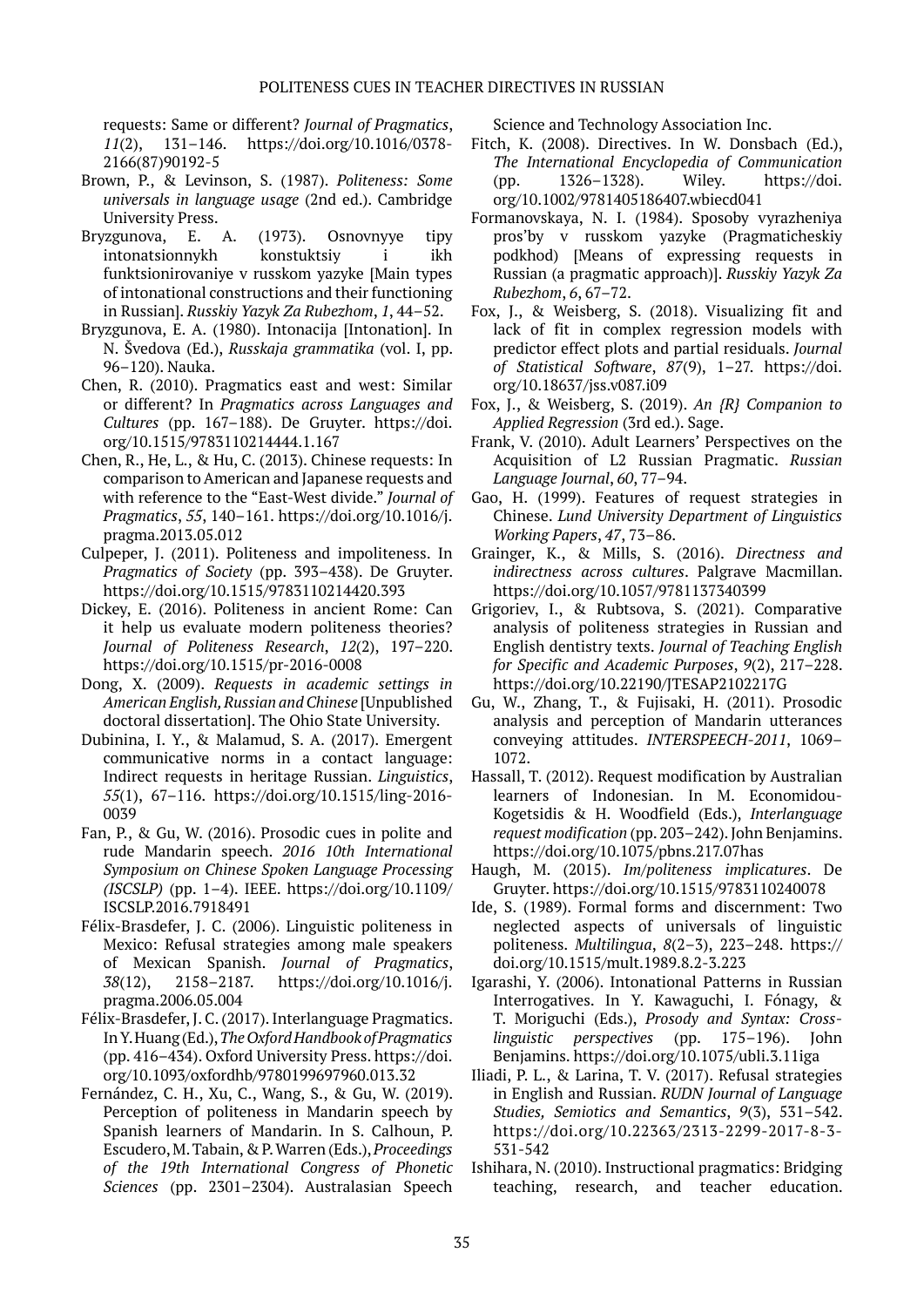*Language and Linguistics Compass*, *4*(10), 938–953. https://doi.org/10.1111/j.1749-818X.2010.00242.x

- Kasper, G. (1992). Pragmatic transfer. *Second Language Research*, *8*(3), 203–231.
- Khrakovskiy, V. S. (1988). Imperativnyye formy NSV i SV v russkom yazyke i ikh upotrebleniye [Imperative forms of imperfective and perfective aspect and their use]. *Russian Linguistics*, *12*(3), 269–292.
- Kiyama, S., Tamaoka, K., & Takiura, M. (2012). Applicability of Brown and Levinson's politeness Theory to a non-western culture. *SAGE Open*, *2*(4), 215824401247011. https://doi. org/10.1177/2158244012470116
- Kotorova, E. (2015). Expressing REQUEST in German and Russian: A communicative-pragmatic field analysis. *Procedia - Social and Behavioral Sciences*, *206*, 36–45. https://doi.org/10.1016/j. sbspro.2015.10.020
- Krulatz, A. (2015). Judgments of politeness in Russian: How non-native requests are perceived by native speakers. *Intercultural Communication Studies XXIV*, *24*(1), 103–122.
- Larina, T. (2009). *Kategoriya vezhlivosti i stil' kommunikatsii* [Category of politeness and communication style]. Rukopisnyye pamyatniki Drevney Rusi.
- Lee-Wong, S. M. (1994). Imperatives in requests: Direct or impolite - observations from Chinese. *Pragmatics*, *4*(4), 491–515.
- Lee, C. (2005). A cross-linguistic study on the linguistic expressions of Cantonese and English requests. *Pragmatics*, *15*(4), 395–422. https://doi. org/10.1075/prag.15.4.05lee
- Leech, G., & Larina, T. (2014). Politeness: West and East. *Russian Journal of Linguistics*, *4*, 9–34.
- Lehmann, V. (1989). Pragmatic functions of aspects and their cognitive motivation. In L. G. Larsson (Ed.), *Proceedings of the Second Scandinavian Symposium on Aspectology* (pp. 77–88). Almqvist & Wiksell International.
- Levshina, N. (2015). *How to do Linguistics with R*. John Benjamins. https://doi.org/10.1075/z.195
- Li, S. (2014). The effects of different levels of linguistic proficiency on the development of L2 Chinese request production during study abroad. *System*, *45*(1), 103–116. https://doi.org/10.1016/j. system.2014.05.001
- Lin, Y. H. (2009). Query preparatory modals: Crosslinguistic and cross-situational variations in request modification. *Journal of Pragmatics*, *41*(8), 1636–1656. https://doi.org/10.1016/j. pragma.2008.12.007
- McCarthy, M. M. (2018). A pragmatic analysis of requests in Irish English and Russian. *TEANGA, the Journal of the Irish Association for Applied Linguistics*, *25*, 121–137. https://doi.org/10.35903/

teanga.v25i0.54

- Mills, M. (1992). Conventionalized politeness in Russian requests: A pragmatic view of indirectness. *Russian Linguistics*, *16*(1), 65–78. https://doi. org/10.1007/BF02529539
- Mills, M. (1993). On Russian and English pragmalinguistic requestive strategies. *Journal of Slavic Linguistics*, *1*(1), 92–115.
- O'Driscoll, J. (2007). Brown & Levinson's face: How it  $can$  — and can't — help us to understand interaction across cultures. *Intercultural Pragmatics*, *4*(4), 463– 492. https://doi.org/10.1515/IP.2007.024
- Ogiermann, E. (2009). Politeness and in-directness across cultures: A comparison of English, German, Polish and Russian requests. *Journal of Politeness Research*, *5*(2), 189–216. https://doi.org/10.1515/ JPLR.2009.011
- Ogiermann, E., & Bella, S. (2020). An interlanguage study of request perspective: Evidence from German, Greek, Polish and Russian learners of English. *Contrastive Pragmatics*, *1*(2), 1–30. https:// doi.org/10.1163/26660393-bja10003
- Owen, J. S. (2001). *Interlanguage pragmatics in Russian: A study of the effects of study abroad and proficiency levels on request strategies* [Unpublished doctoral dissertation]. Bryn Mawr College.
- Paducheva, E. V. (2010). Semantika i pragmatika nesovershennogo vida imperativa [Semantics and pragmatics of imperfective aspect in imperative]. In *Semanticheskiye issledovaniya* (2nd ed., pp. 66– 83). Yazyki slavyanskoy kul'tury.
- Peirce, J., Gray, J. R., Simpson, S., MacAskill, M., Höchenberger, R., Sogo, H., Kastman, E., & Lindeløv, J. K. (2019). PsychoPy2: Experiments in behavior made easy. *Behavior Research Methods*, *51*(1), 195–203. https://doi.org/10.3758/s13428- 018-01193-y
- Peng, S., Chan, M. K. M., Tseng, C., Huang, T., Lee, O. J., & Beckman, M. E. (2005). Towards a Pan-Mandarin system for prosodic transcription. In S.-A. Jun (Ed.), *Prosodic Typology* (pp. 230–270). Oxford University Press. https://doi.org/10.1093/ acprof:oso/9780199249633.003.0009
- Rathcke, T. (2017). How truncating are "truncating languages"? Evidence from Russian and German. *Phonetica*, *73*(3–4), 194–228. https://doi.org/ https://doi.org/10.1159/000444190
- Rathmayr, R. (1994). Pragmatische und sprachlich konzeptualisierte Charakteristika russischer direktiver Sprechakte [Pragmatic and linguistically conceptualized characteristics of Russian directive speech acts]. In H. R. Mehlig (Ed.), *Slavistische Linguistik 1993*. Münchner Slavistische Beiträge.
- Ren, W. (2019). Pragmatic development of Chinese during study abroad: A cross-sectional study of learner requests. *Journal of Pragmatics*, *146*, 137–